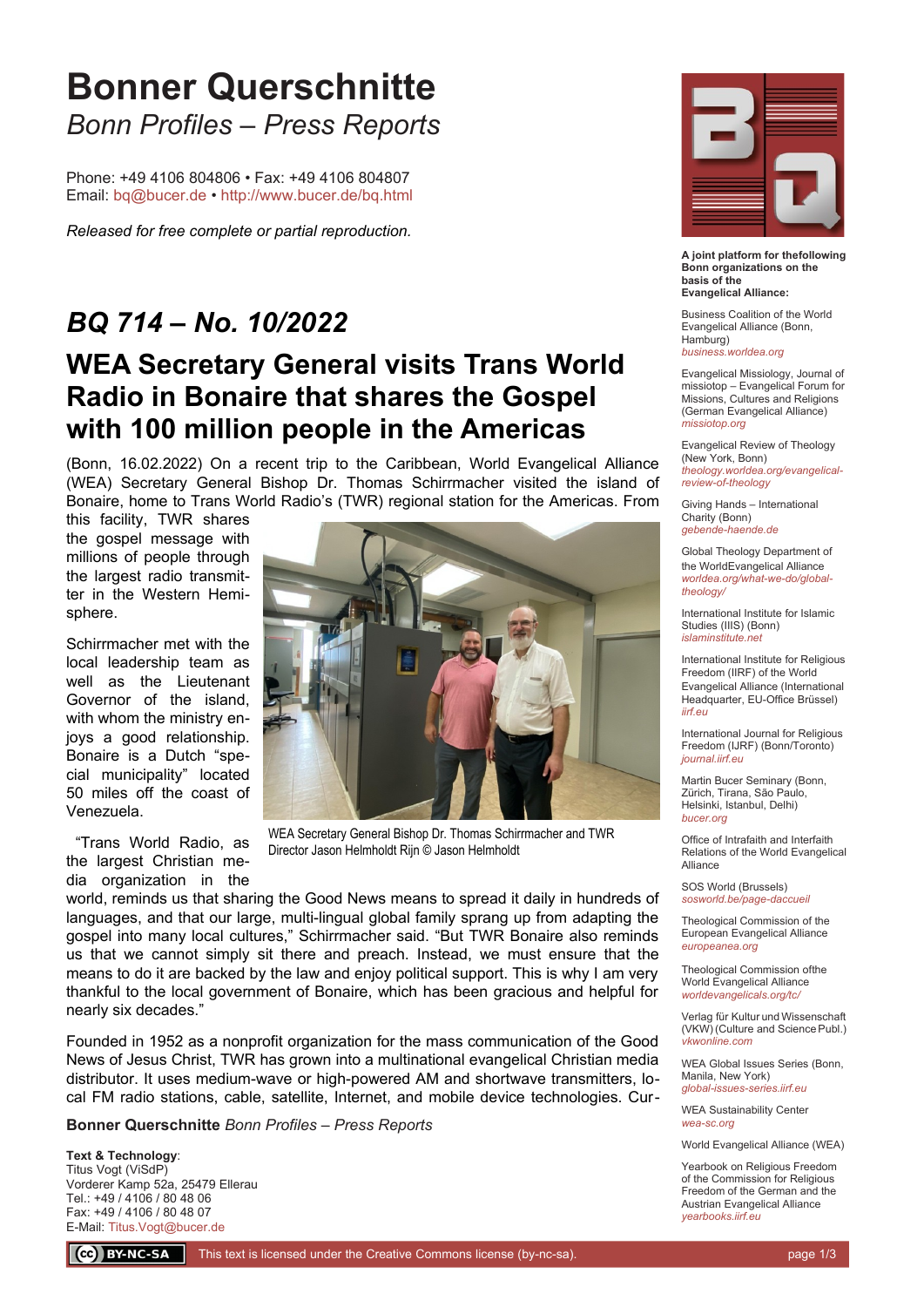## **Bonner Querschnitte** *Bonn Profiles – Press Reports*

rently, TWR programs can be heard in 190 countries and in more than 275 languages and dialects.

In 1962, TWR was searching for a location to place a new radio station, along with its existing station in Monte Carlo, so as to reach more people with the gospel of Jesus Christ. Experts agreed that the Caribbean would be an ideal region, and in 1963, TWR decided to establish a station on Bonaire. In January 2018, TWR installed a new 440-

kilowatt transmitter—the largest of its kind in the Western Hemisphere doubling its potential listening audience to 100 million people.

After visiting station director Jason Helmholdt and the TWR staff and before meeting with pastors and missionaries of the International Church on Bonaire, Schirrmacher met with the Lieutenant Governor of Bonaire, Edison Enrique Riina. In that visit, Schirrmacher expressed his appreciation for the government's ongoing support for TWR's ministry.



WEA Secretary General Bishop Dr. Thomas Schirrmacher and Lieutenant Governor of Bonaire, Edison Enrique Rijn © Jason Helmholdt

As an international ministry that seeks to unite with evangelical churches and ministries within the region, TWR Bonaire is a member of the Evangelical Association of the Caribbean, WEA's regional member body. It also enjoys close relationships with national Evangelical Alliances in the areas within the region.

#### *Downloads and Links:*

- [Photo 1](https://bucer.org/fileadmin/dateien/Dokumente/BQs/BQ700ff/BQ714/BQ0714_1.jpg): WEA Secretary General Bishop Dr. Thomas Schirrmacher and TWR Director Jason Helmholdt Rijn © Jason Helmholdt
- [Photo 2](https://bucer.org/fileadmin/dateien/Dokumente/BQs/BQ700ff/BQ714/BQ0714_2.jpg) and [photo 3:](https://bucer.org/fileadmin/dateien/Dokumente/BQs/BQ700ff/BQ714/BQ0714_3.jpg) WEA Secretary General Bishop Dr. Thomas Schirrmacher and Lieutenant Governor of Bonaire, Edison Enrique Rijn © Jason Helmholdt
- [Photo 4](https://bucer.org/fileadmin/dateien/Dokumente/BQs/BQ700ff/BQ714/BQ0714_4.jpg) The four towers that send radio signals to the Americas reaching an area with a total population of 100 million Rijn © Jason Helmholdt

**Bonner Querschnitte** *Bonn Profiles – Press Reports*

**Text & Technology**: Titus Vogt (ViSdP) Vorderer Kamp 52a, 25479 Ellerau Tel.: +49 / 4106 / 80 48 06 Fax: +49 / 4106 / 80 48 07 E-Mail: [Titus.Vogt@bucer.de](mailto:Titus.Vogt@bucer.de)

**A joint platform for thefollowing Bonn organizations on the basis of the Evangelical Alliance:**

Business Coalition of the World Evangelical Alliance (Bonn, Hamburg) *[business.worldea.org](https://business.worldea.org/)*

Evangelical Missiology, Journal of missiotop – Evangelical Forum for Missions, Cultures and Religions (German Evangelical Alliance) *[missiotop.org](http://www.missiotop.org/)*

Evangelical Review of Theology (New York, Bonn) *[theology.worldea.org/evangelical](https://theology.worldea.org/evangelical-review-of-theology/)[review-of-theology](https://theology.worldea.org/evangelical-review-of-theology/)*

Giving Hands – International Charity (Bonn) *[gebende-haende.de](http://www.gebende-haende.de/)*

Global Theology Department of the WorldEvangelical Alliance *[worldea.org/what-we-do/global](https://worldea.org/what-we-do/global-theology/)[theology/](https://worldea.org/what-we-do/global-theology/)*

International Institute for Islamic Studies (IIIS) (Bonn) *[islaminstitute.net](http://www.islaminstitute.net/)*

International Institute for Religious Freedom (IIRF) of the World Evangelical Alliance (International Headquarter, EU-Office Brüssel) *[iirf.eu](http://www.iirf.eu/)*

International Journal for Religious Freedom (IJRF) (Bonn/Toronto) *[journal.iirf.eu](http://journal.iirf.eu/)*

Martin Bucer Seminary (Bonn, Zürich, Tirana, São Paulo, Helsinki, Istanbul, Delhi) *[bucer.org](http://www.bucer.org/)*

Office of Intrafaith and Interfaith Relations of the World Evangelical Alliance

SOS World (Brussels) *[sosworld.be/page-daccueil](http://www.sosworld.be/page-daccueil/)*

Theological Commission of the European Evangelical Alliance *[europeanea.org](http://www.europeanea.org/)*

Theological Commission ofthe World Evangelical Alliance *[worldevangelicals.org/tc/](http://www.worldevangelicals.org/tc/)*

Verlag für Kultur und Wissenschaft (VKW) (Culture and Science Publ.) *[vkwonline.com](http://www.vkwonline.com/)*

WEA Global Issues Series (Bonn, Manila, New York) *[global-issues-series.iirf.eu](https://iirf.eu/journal-books/global-issues-series/)*

WEA Sustainability Center *[wea-sc.org](http://www.wea-sc.org/)*

World Evangelical Alliance (WEA)

Yearbook on Religious Freedom of the Commission for Religious Freedom of the German and the Austrian Evangelical Alliance *[yearbooks.iirf.eu](http://yearbooks.iirf.eu/)*